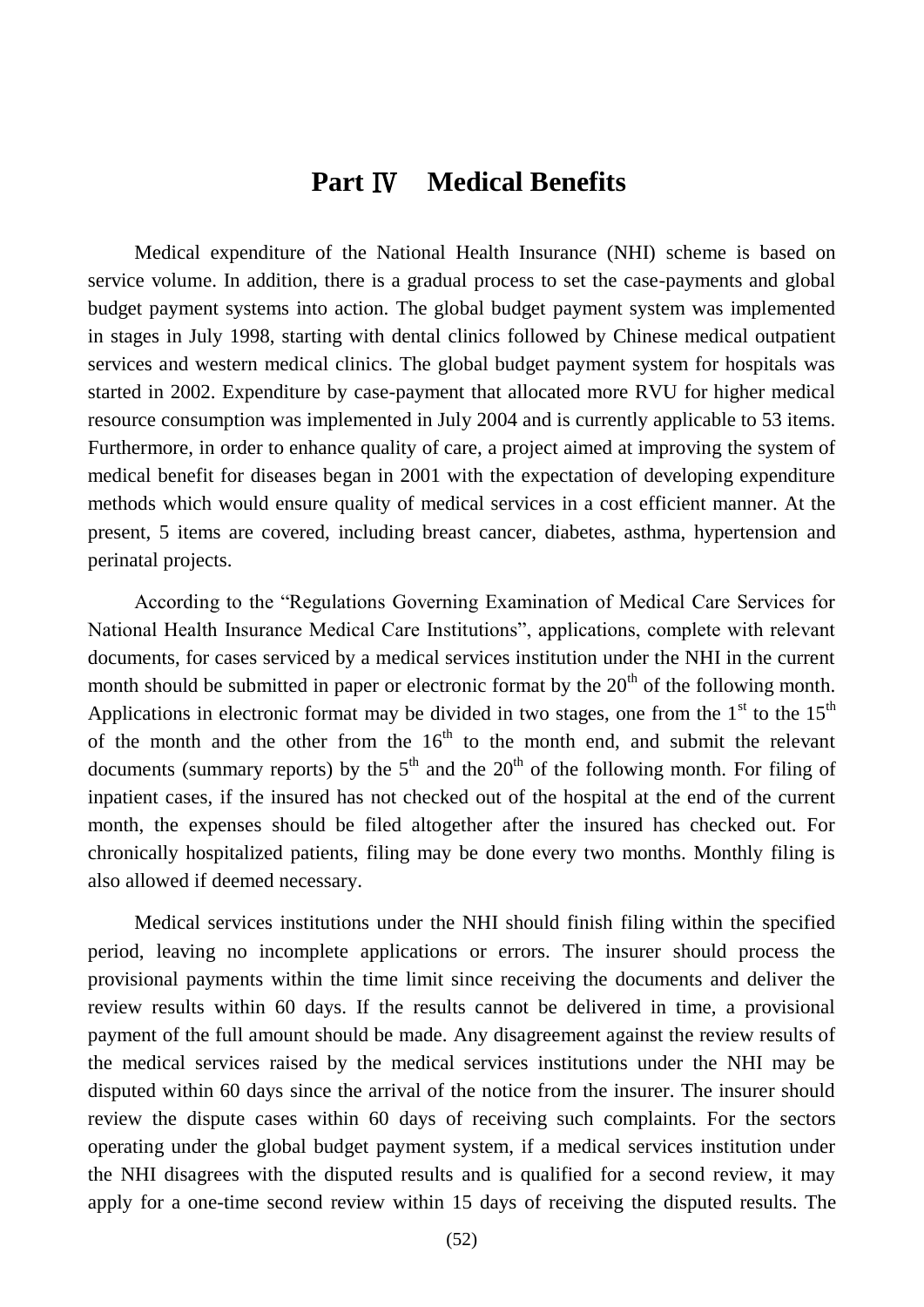insurer should deliver the review results within 45 days of accepting the application for a second review.



# **I. Historical Medical Benefit Claims and Approved Medical Benefit Payments**

The medical benefit claims were 464 billion RVU in 2008, 307 billion RVU for outpatient services and 157 billion RVU for inpatient services, showing an increase of 5.3% from the previous year. The approved medical benefit payments were 444 billion RVU, 296 billion RVU for outpatient services and 149 billion RVU for inpatient services, showing an increase of 3.8% from the previous year.

### **II. Medical Benefit Claims**

(1) Outpatient Services



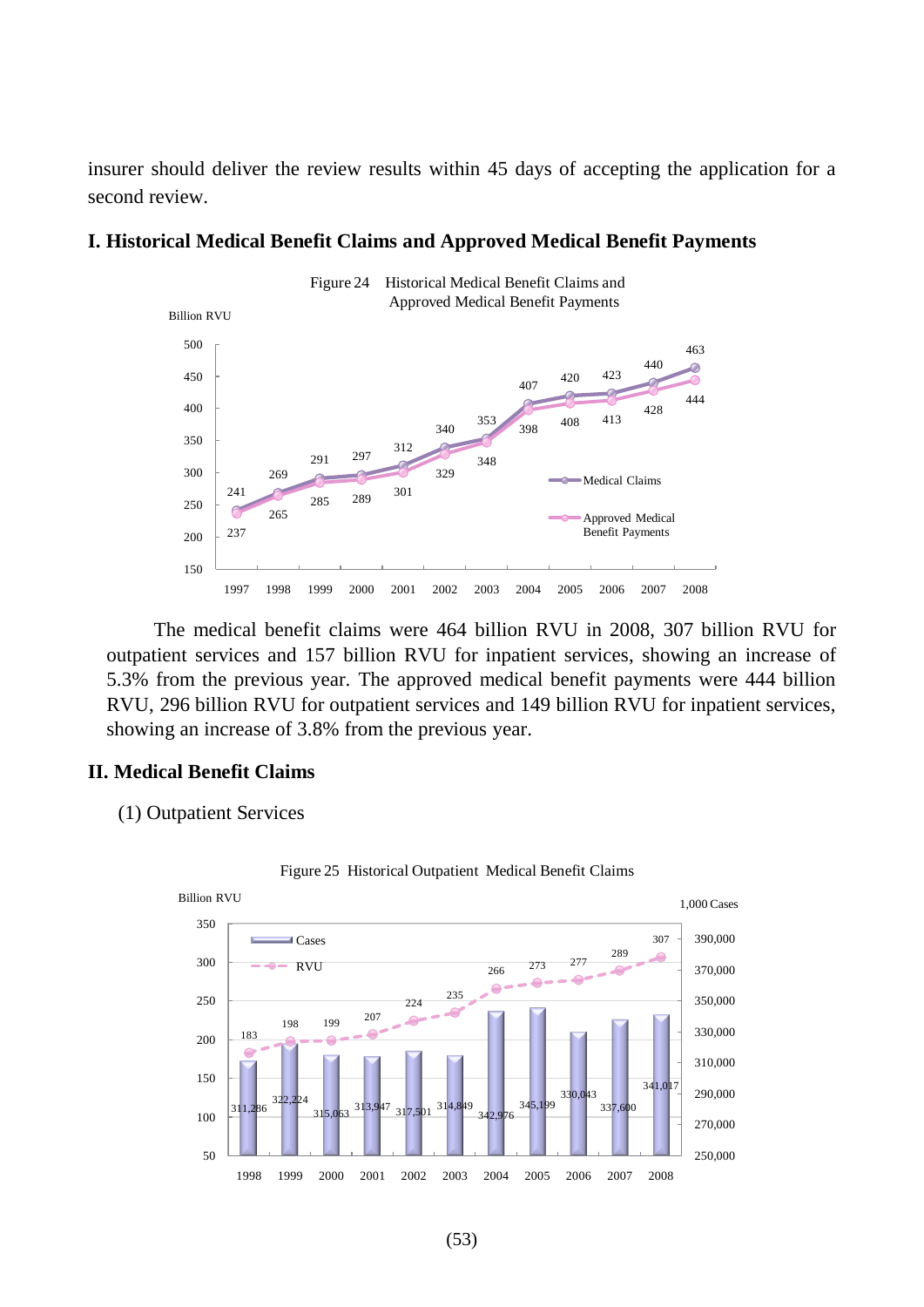A total of 341 million of outpatient service cases were filed in 2008, showing an increase of 1.0% from the previous year and an average of 28 million cases per month. The outpatient medical benefit claims were 307 billion RVU, an increase of 5.9% from the previous year. The average number of points filed was 26 billion RVU per month and 899 RVU per case.



Figure 26 Outpatient Medical Benefit Claims by Contracted Category

307 billion RVU of outpatient medical benefit claims and 341,017 thousands of outpatient service cases were filed in 2008.

Broken down by contracted category, physician clinics had the highest amount in total outpatient medical benefit claims at 128 billion RVU (41.9%), followed by academic medical centers at 63 billion RVU (20.7%) and metropolitan hospitals at 61 billion RVU (19.9%). The average number of points filed per case was the highest for academic medical centers at 2,049 RVU, followed by metropolitan hospitals at 1,586 RVU and local community hospitals at 1,161 RVU. Physician clinics had the highest amount in total outpatient service cases filed at 240,433 thousands cases(70.5%), followed by metropolitan hospitals at 38,460 thousands cases(11.3%) and local community hospitals at 31,198 thousands cases(9.1%).

Broken down by global budget payment system, hospitals had the highest amount in total claims at 161 billion RVU (52.5%). Physician clinics came in second at 92 billion RVU (30.0%), followed by dentistry at 34 billion RVU (10.9%). The average number of points filed per case was the highest for other sectors at 2,743 RVU, followed by hospitals at 1,676 RVU and dentistry with 1,116 RVU.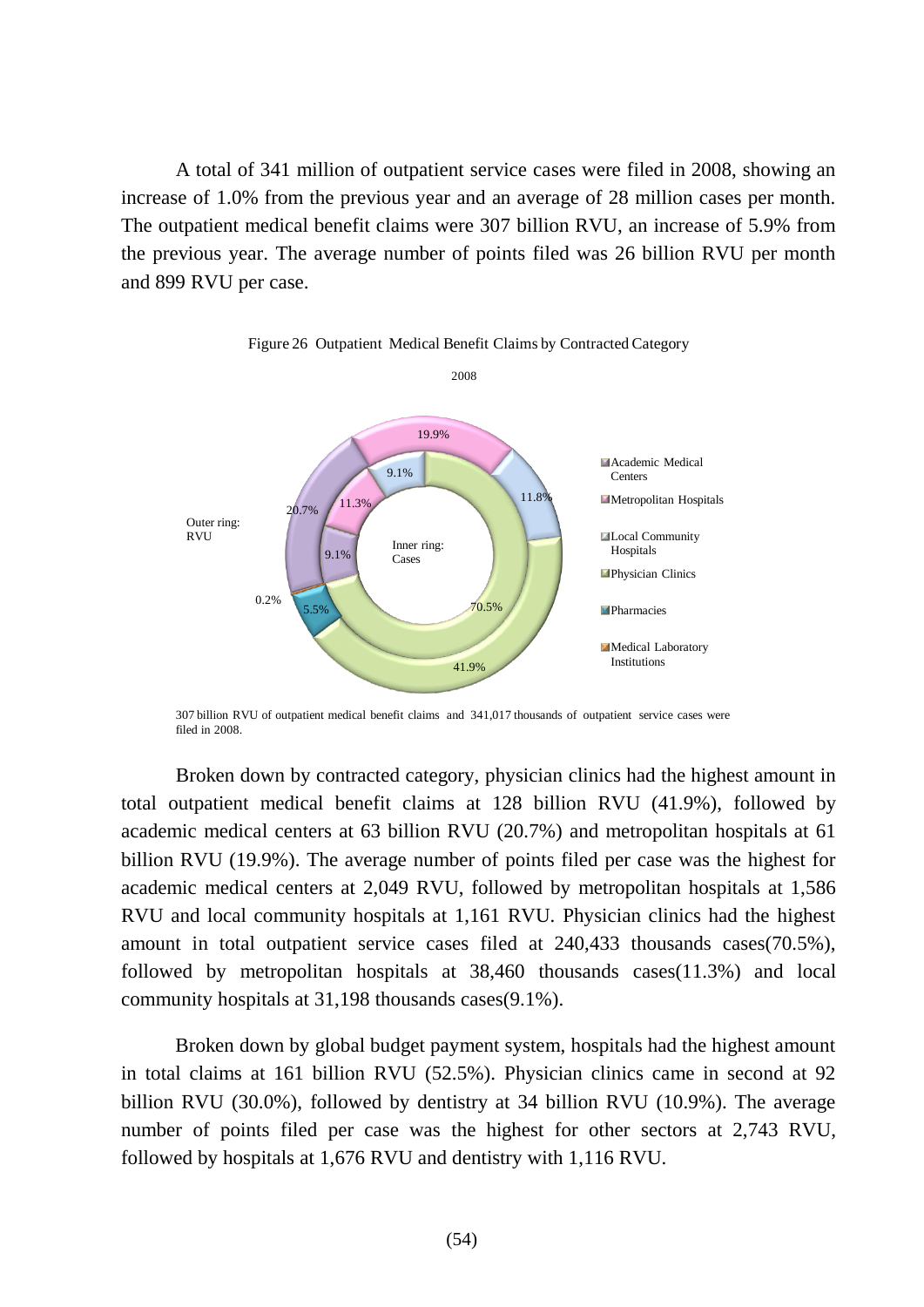

#### Figure 27 Outpatient Medical Benefit Claims by Global Budget Payment System

The grand total of outpatient medical benefit claims was 307 billion RVU in 2008.

#### (2) Inpatient Services



Figure 28 Inpatient Medical Benefit Claims by Contracted Category

157 billion RVU of inpatient medical benefit claims and 3,048 thousand of inpatient service cases were filed in 2008.

In 2008, metropolitan hospitals had the highest amount in total inpatient service cases filed at 1,299,568 cases, followed by academic medical centers at 988,560 cases and local community hospitals at 698,631 cases. Academic medical centers had the highest amount in total inpatient medical benefit claims at 67 billion RVU (42.8%), followed by metropolitan hospitals at 60 billion RVU (37.9%) and local community hospitals at 29 billion RVU (18.1%). The average number of points per case was the highest for academic medical centers at 68,005 RVU, followed by metropolitan hospitals at 45,571 RVU and local community hospitals at 40,744 RVU. The average number of days per stay was the highest for local community hospitals at 14.1 days, followed by metropolitan hospitals at 9.6 days and academic medical centers at 8.8 days.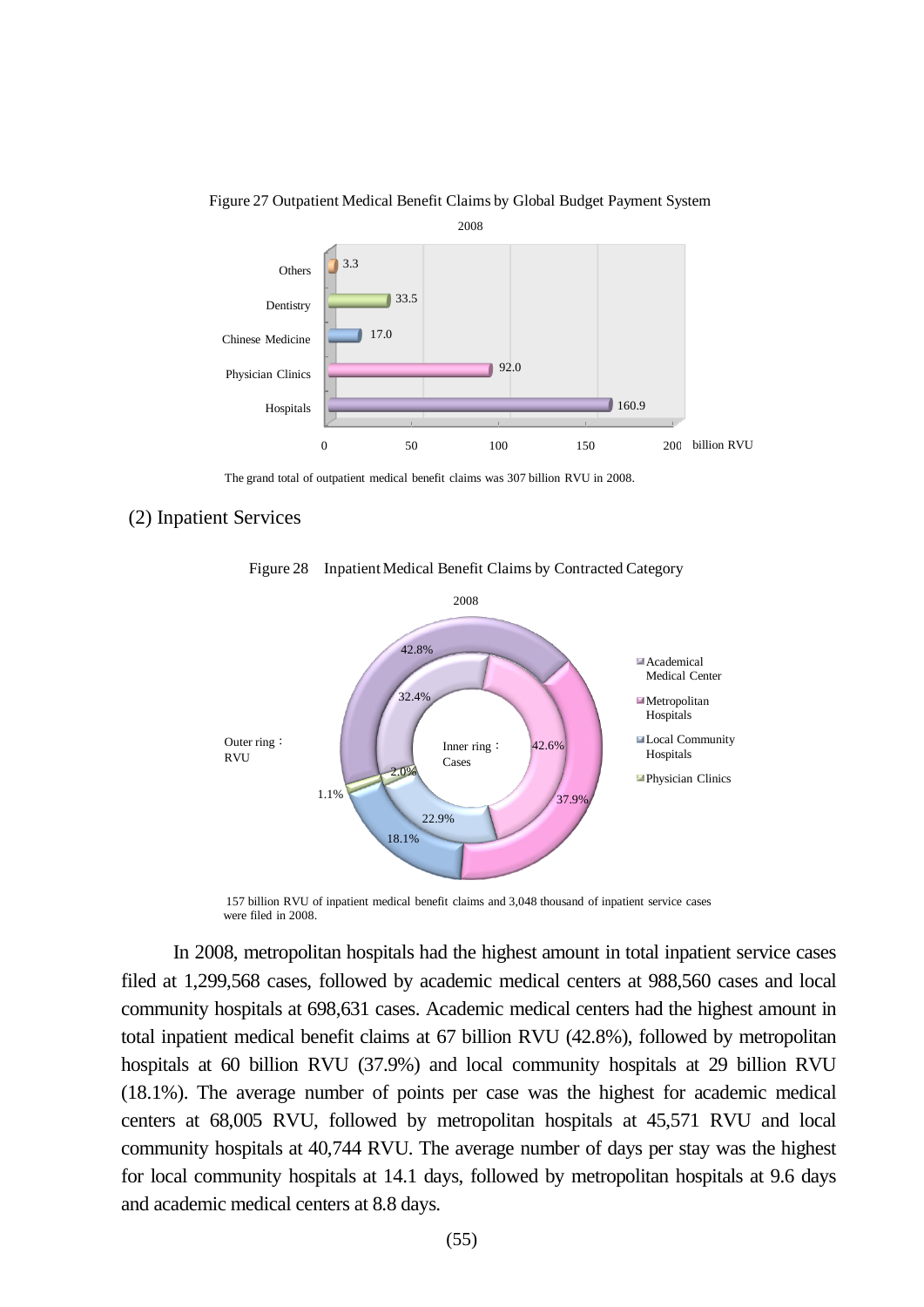## **III. Medical Benefit Payments**

#### (1) Outpatient Services



The approved outpatient medical benefit payments were 296 billion RVU in 2008, an increase of 4.4% from the previous year. The average number of points approved was 25 billion RVU per month and 881 RVU per case.



Figure 30 Approved Outpatient Medical Benefit Payments by Contracted Category

Broken down by contracted category, physician clinics had the highest amount in total approved outpatient payments at 126 billion RVU (42.5%). Academic medical centers came in second at 61 billion RVU (20.5%), followed by metropolitan hospitals at 58 billion RVU (19.5%). The average number of points approved per case was the highest for academic medical centers at 1,987 RVU, followed by metropolitan hospitals at 1,515 RVU and local community hospitals at 1,136 RVU.

The grand total of approved outpatient medical benefit payments was 296 billion RVU in 2008.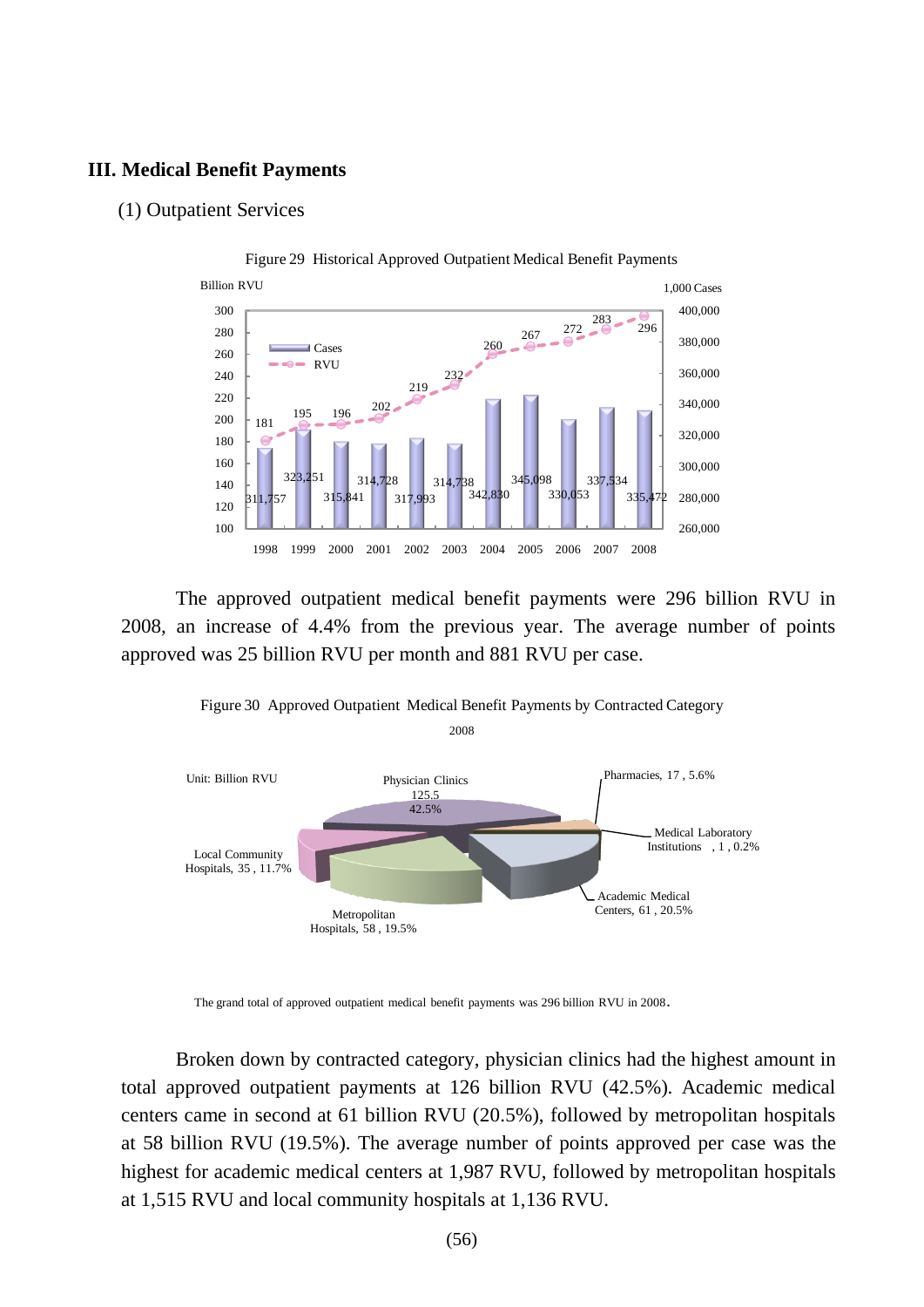# (2) Inpatient Services



Figure 31 Approved Inpatient Medical Benefit Payments by Contracted Category

The grand total of approved inpatient medical benefit claims was 149 billion RVU in 2008.

Academic medical centers had the highest amount in total approved inpatient payments at 64 billion RVU (43.2%) in 2008. Metropolitan hospitals were second at 56 billion RVU (37.6%), followed by local community hospitals at 27 billion RVU (18.1%). The average number of points approved per case was highest for academic medical centers at 66,080 RVU, followed by metropolitan hospitals at 43,613 RVU and local community hospitals at 39,468 RVU. The average cost of hospital stay per day was highest for physician clinics at 8,374 RVU, followed by academic medical centers at 7,559 RVU and metropolitan hospitals at 4,541 RVU.

# **IV. Detailed Medical Expenses**

(1) Outpatient Services



Figure 32 Detailed Outpatient Medical Expenses – by Global Budget Payment System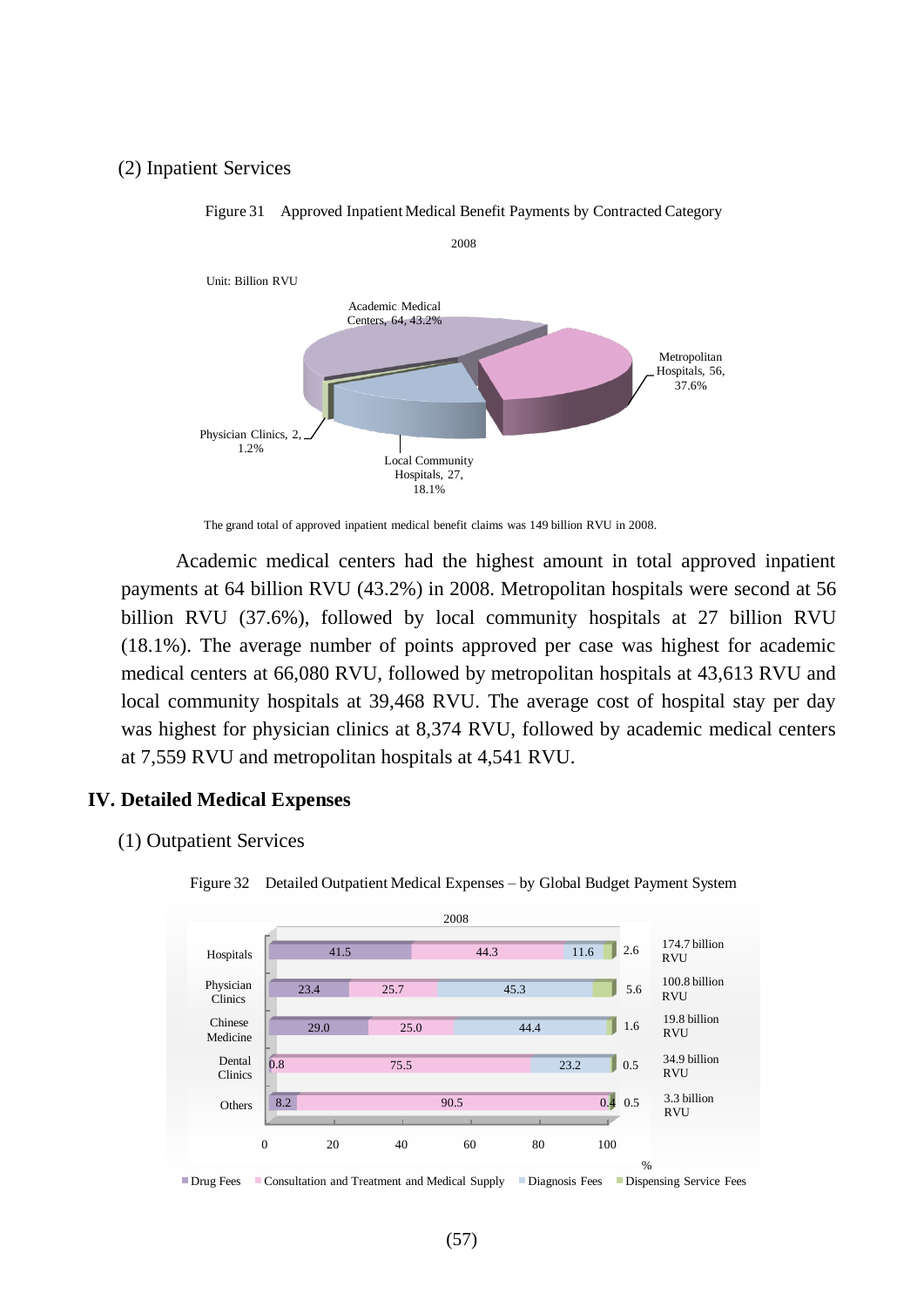In the breakdown of the detailed outpatient medical expenses by global budge payment system in 2008, the highest amount for hospitals was 77 billion RVU for consultation and treatment and medical supply (44.3%), followed by drugs at 73 billion RVU (41.5%). For physician clinics, the highest amount was 46 billion RVU for diagnosis (45.3%), followed by consultation and treatment and medical supply at 26 billion RVU (25.7%). For Chinese medicine, the highest amount was 9 billion RVU for diagnosis (44.4%), followed by drugs at 6 billion RVU (29.0%). For dentistry, the highest amount was 26 billion RVU for consultation and treatment and medical supply (75.5%), followed by diagnosis at 8 billion RVU (23.2%). Others had consultation and treatment and medical supply as the highest expenses at 3 billion RVU (90.5%).





■ Consultation and Treatment and Medical Supply ■ Drug Fees

Broken down by gender and age, outpatient medical expenses were 160 billion RVU (48.0%) for male and 173 billion RVU (52.0%) for female. Medical expenses were higher for female than for male in every age group except 0-14. For age 0-14, the highest expense was diagnosis fees, accounting for 45.5% of the total outpatient expenses for male, and 48.8% for female. For other age groups, the highest expenses were consultation and treatment and medical supply, accounting for 41.7%~44.2% of the total outpatient expenses for both male and female. The proportion of drug fees to the total medical expenses increased with age. For age 65 and over, drug fees accounted for 39.8% of the total medical expenses for male and 38.0% for female.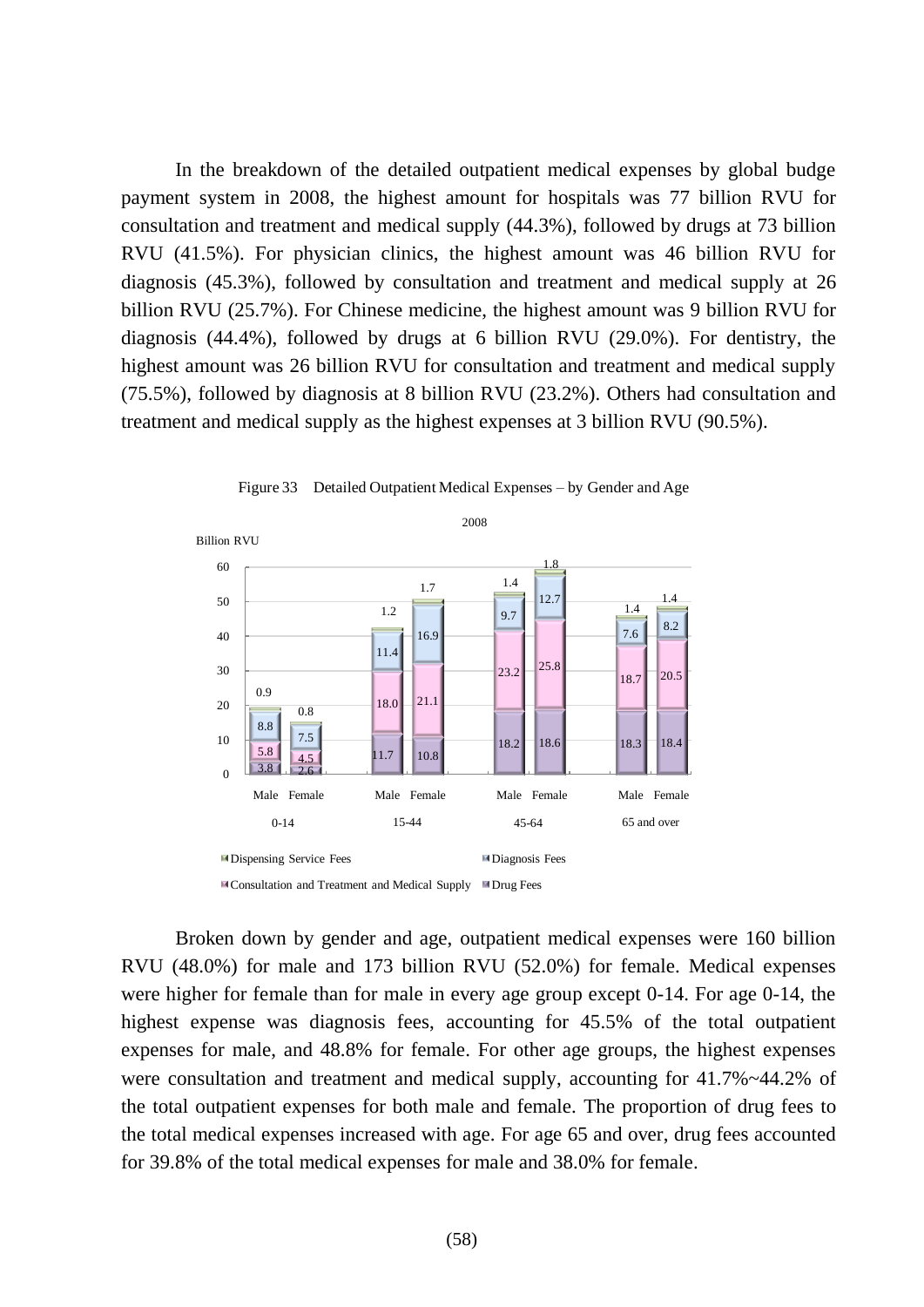#### (2) Inpatient Services

In the breakdown of the detailed inpatient medical expenses in 2008, the highest amount was for wards at 39 billion RVU (24.3%), followed by drugs at 23 billion RVU  $(14.2\%)$  and surgeries at 19 billion RVU  $(11.6\%).$ 



Figure 34 Detailed Inpatient Medical Expenses by Gender

Broken down by gender, inpatient medical expenses were 89 billion RVU for male and 71 billion RVU for female. The top three expenses were wards, drugs, and therapeutic procedures for male and wards, surgeries, and drugs for female. For both male and female, those categories accounted for more than 50% of the total inpatient medical expenses.





When grouped by age, inpatient medical expenses for age  $0\nu$ -14 accounted for 5.4% of the total medical expenses, age 15~44 22.1%, age 45~64 28.3%, and age 65 and over 44.3%. For age 0~14, the highest expense was wards, followed by therapeutic

The inpatient medical expenses were 89 billion RVU for male and 71 billion RVU for female in 2008.

The inpatient medical expenses were 9 billion RVU for age 0-14, 35 billion RVU for 15-44, 45 billion RVU for 45-64, and 71 billion RVU for 65 and over in 2008.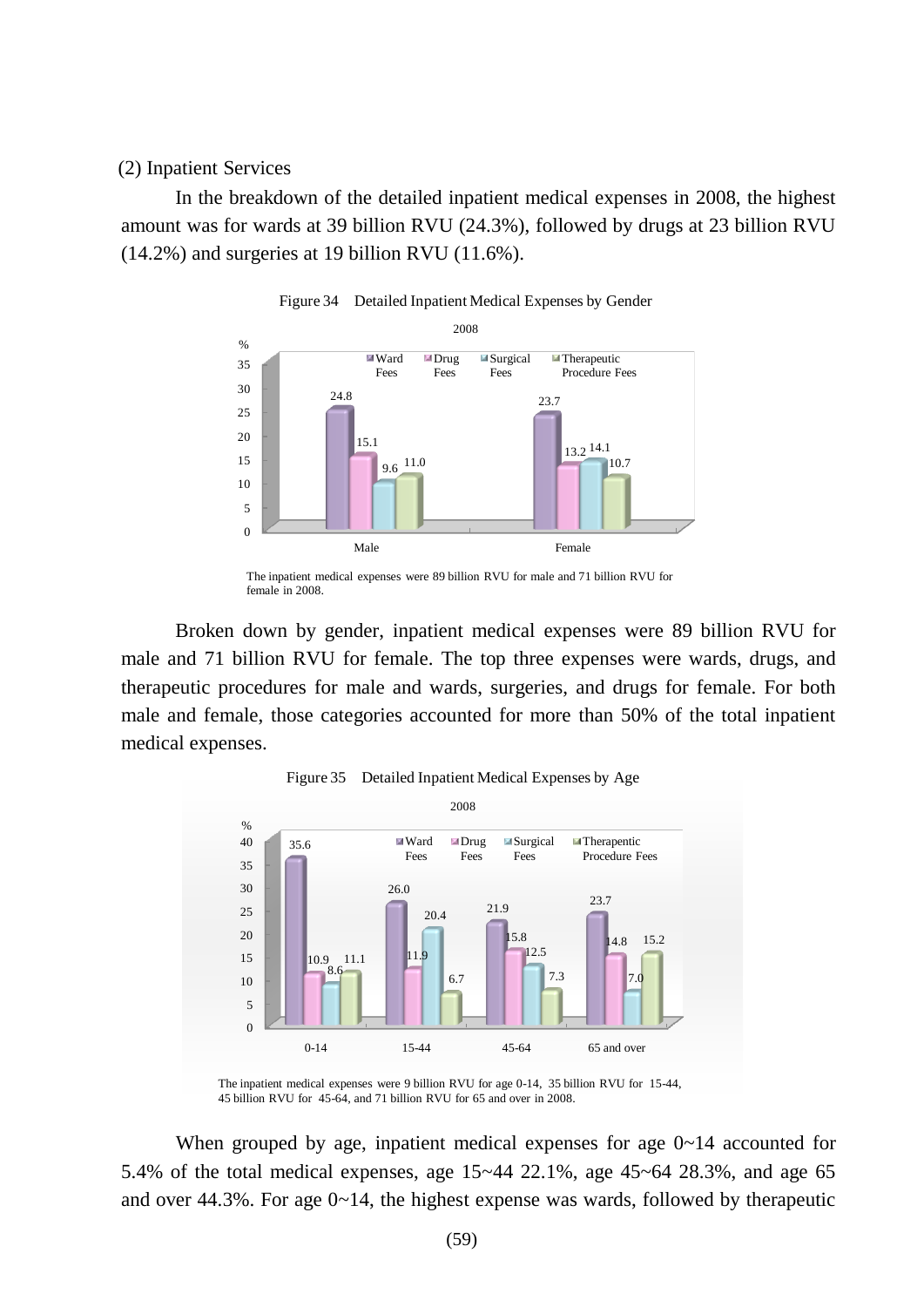procedures and drugs. For age 15~44, the highest expenses was wards, followed by surgeries and drugs. For age 45~64, the highest expense was wards, followed by drugs and surgeries. For age 65 and over, the highest expense was wards, followed by therapeutic procedures and drugs.

## **V. Numbers of Major Illness/ Injury Certificates Issued**



Figure 36 Historical Numbers of Valid Major Illness/ Injury Certificates Issued

Figure 37 Numbers of Valid Major Illness/ Injury Certificates Issued by Diseases



At the end of 2008, the number of valid Major Illness/ Injury Certificates issued was 790,621, showing an increase of 33,050 from the end of the previous year or 4.4%. Cancer patients held the highest number at 350,863 (44.4%), followed by chronic psychotic disorder patients at 196,331 (24.8%) and patients with generalized autoimmune syndrome requiring lifelong treatments at 63,457 (8.0%). Compared to the data at the end of 2001, the number of valid Major Illness/ Injury Certificates issued increased by 63.6%.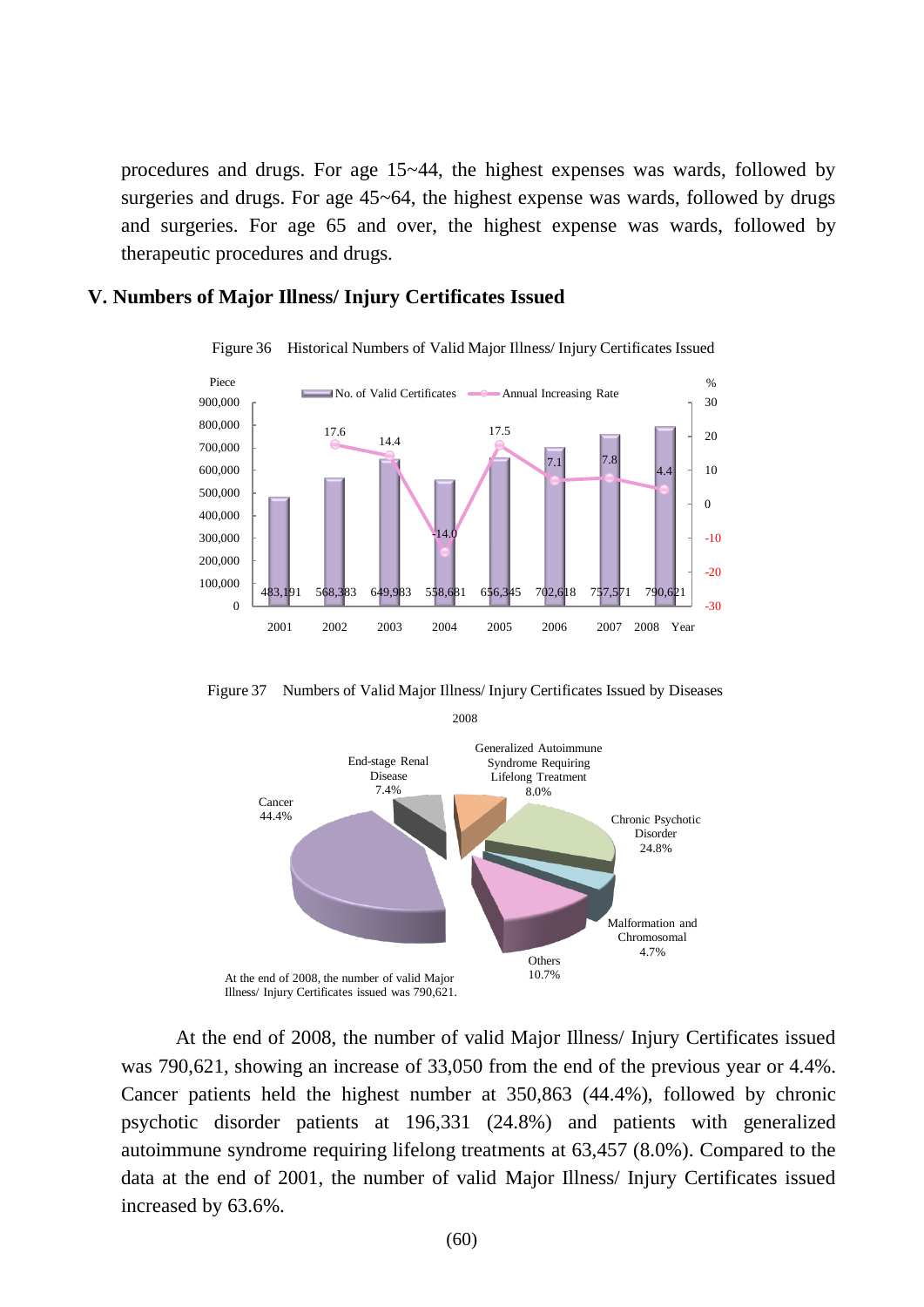# **VI. Medical Benefit Claims of Major Illness/ Injury**

(1) Outpatient Services



Figure 38 Outpatient Medical Benifit Claims of Major Illness/ Injury

The outpatient medical benefit claims of major illnesses/ injury were 65 billion RVU in 2008. The highest amount came from patients with end-stage renal disease at 33 billion RVU (50.4%), followed by cancer patients requiring active or long-term treatments at 18 billion RVU (28.0%) and patients with chronic psychotic disorder at 5 billion RVU (7.0%).

(2) Inpatient Services



Figure 39 Inpatient Medical Benifit Claims of Major Illness/ Injury

The inpatient medical benefit claims of major illnesses/ injury in 2008 were 65 billion RVU. The highest amount came from patients with cancer that required aggressive

The outpatient medical benefit claims of major illnesses/ injury were 65 billion RVU in 2008.

The inpatient medical benefit claims of major illnesses/ injury in 2008 were 66 billion RVU.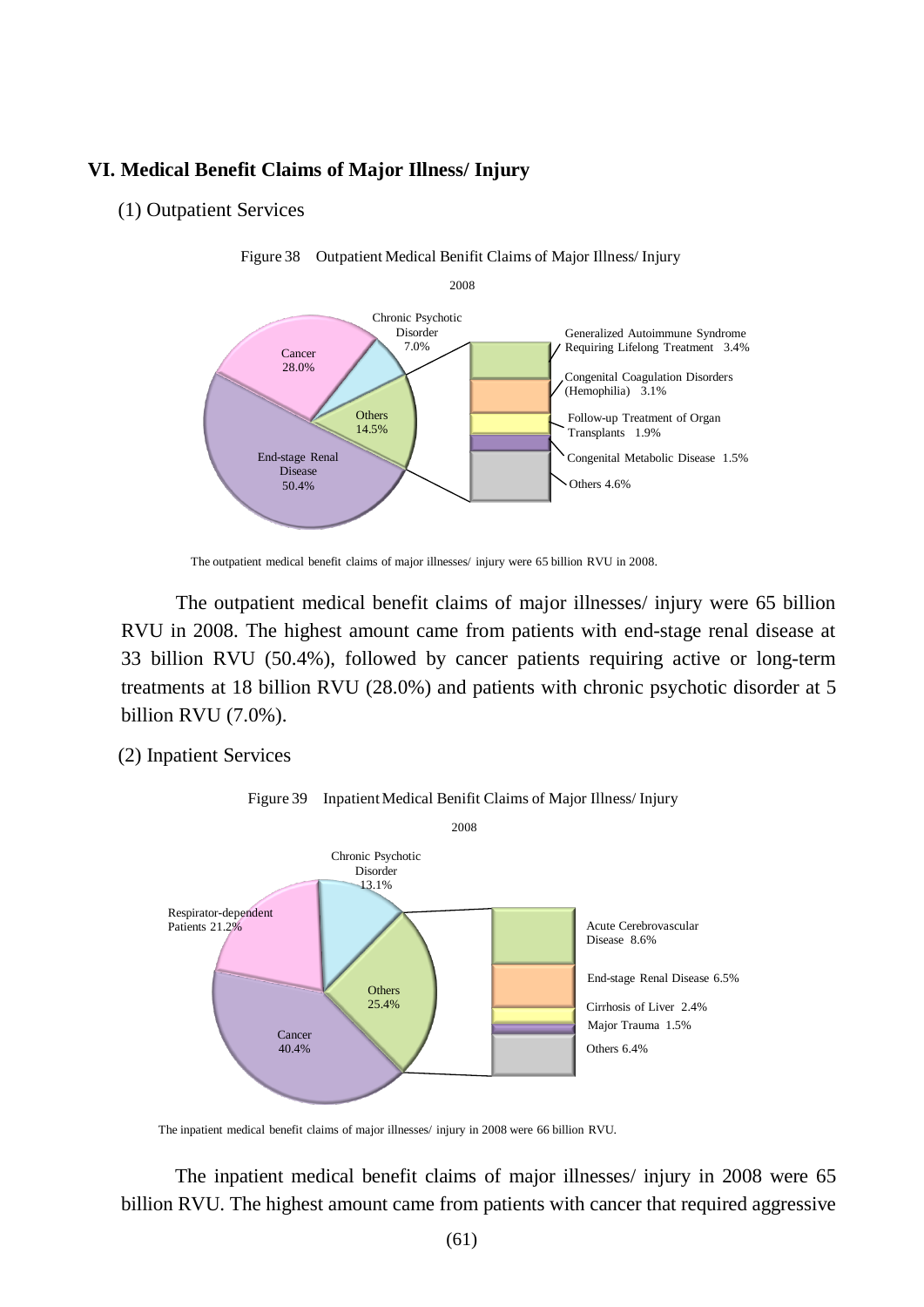or long-term treatments at 26 billion RVU (40.4%), followed by respirator-dependent patients at 14 billion RVU (21.2%) and patients with chronic psychotic disorder at 9 billion RVU (13.1%).

### VII. Medical Expense Copayment

(1) Outpatient Services



Figure 40 Outpatient Copayment

The outpatient copayment were 26,950 million in 2008. Physician clinics had the highest amount in total copayment at 12,576 million (46.7%), followed by metropolitan hospitals at  $6,079$  million (22.6%), and academic medical centers at 5,464 million (20.3%). Average copayment per case was highest for academic medical centers at NT\$344, followed by metropolitan hospitals at NT\$245 and medical laboratory institution at NT\$200.

#### (2) Inpatient Services

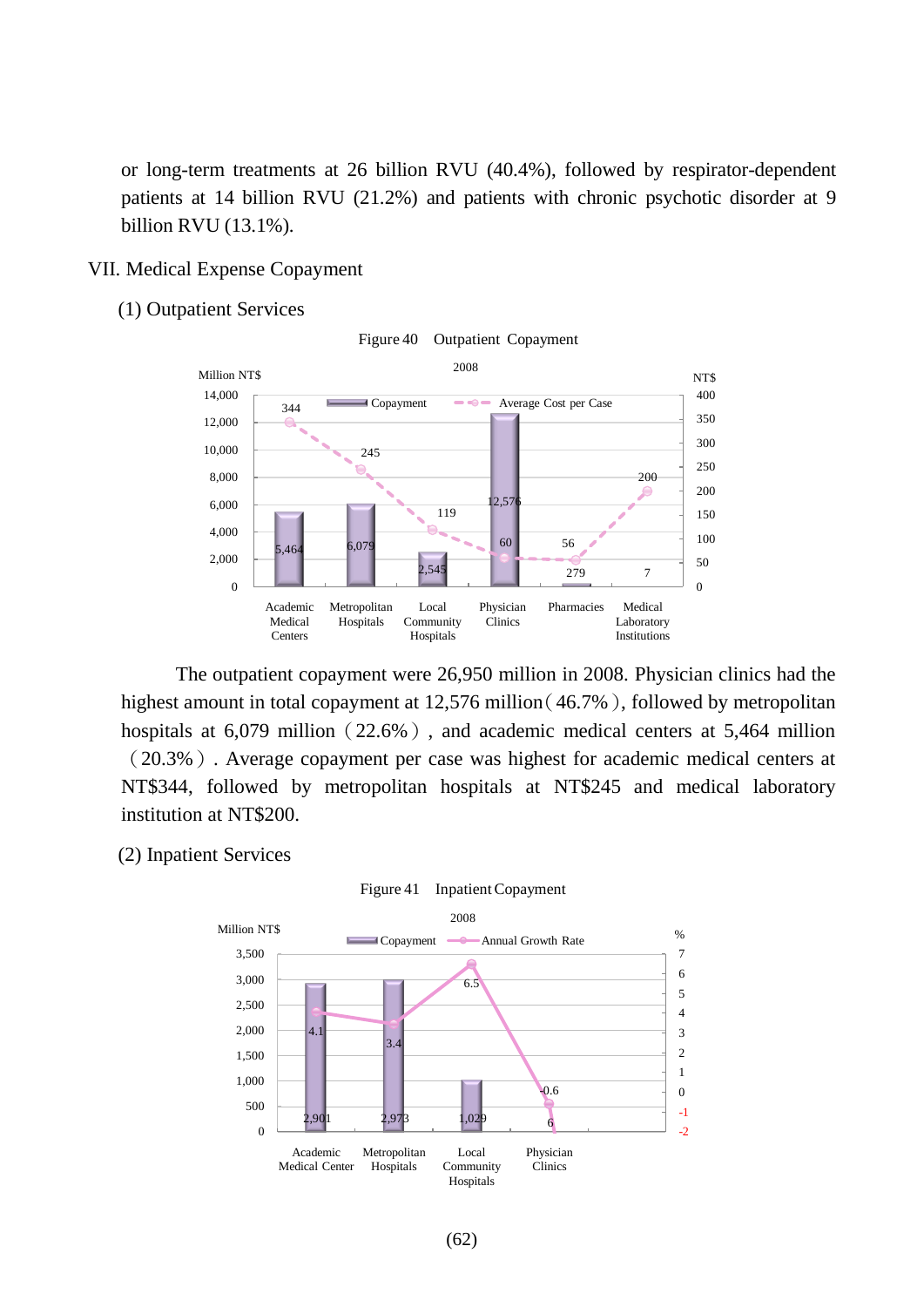The inpatient copayment were 6,908 million in 2008. metropolitan hospitals had the highest amount in total copayment at  $2,973$  million (43.0%), followed by academic medical centers at  $2,901$  million (42.0%), and local community hospitals at 1,029 million(14.9%). Average copayment per case was highest for academic medical centers at NT\$5,794, followed by metropolitan hospitals at NT\$4,101 and local community hospitals at NT\$3,031.

### VIII. Reimbursement of Advance Medical Expenses for Out-of-Plan Services





A total of NT\$1,339 million of cash reimbursements for out-of-plan services was filed in 2008, increased by 12.6% from the previous year. NT\$293 million was for outpatient services, increased by 36.5%, and NT\$1,047 million for inpatient services, increased by 7.4%. A total of NT\$483 million was approved, increased by 7.2% from the previous year. NT\$139 million was for outpatient services, increased by 19.3%, and NT\$344 million for inpatient services, increased by 2.9%.

Broken down by area, domestic area claims was NT\$522 million, showing an increase of 1.7% from the previous year, NT\$190 million was approved, showing a decrease of 3.3%. Out-of-country area claims was NT\$817 million, increased 20.9%, NT\$293 was approved, increased 15.2%.

A total of NT\$293 million was approved for out of country reimbursement of advance medical expenses for out-of-plan services.